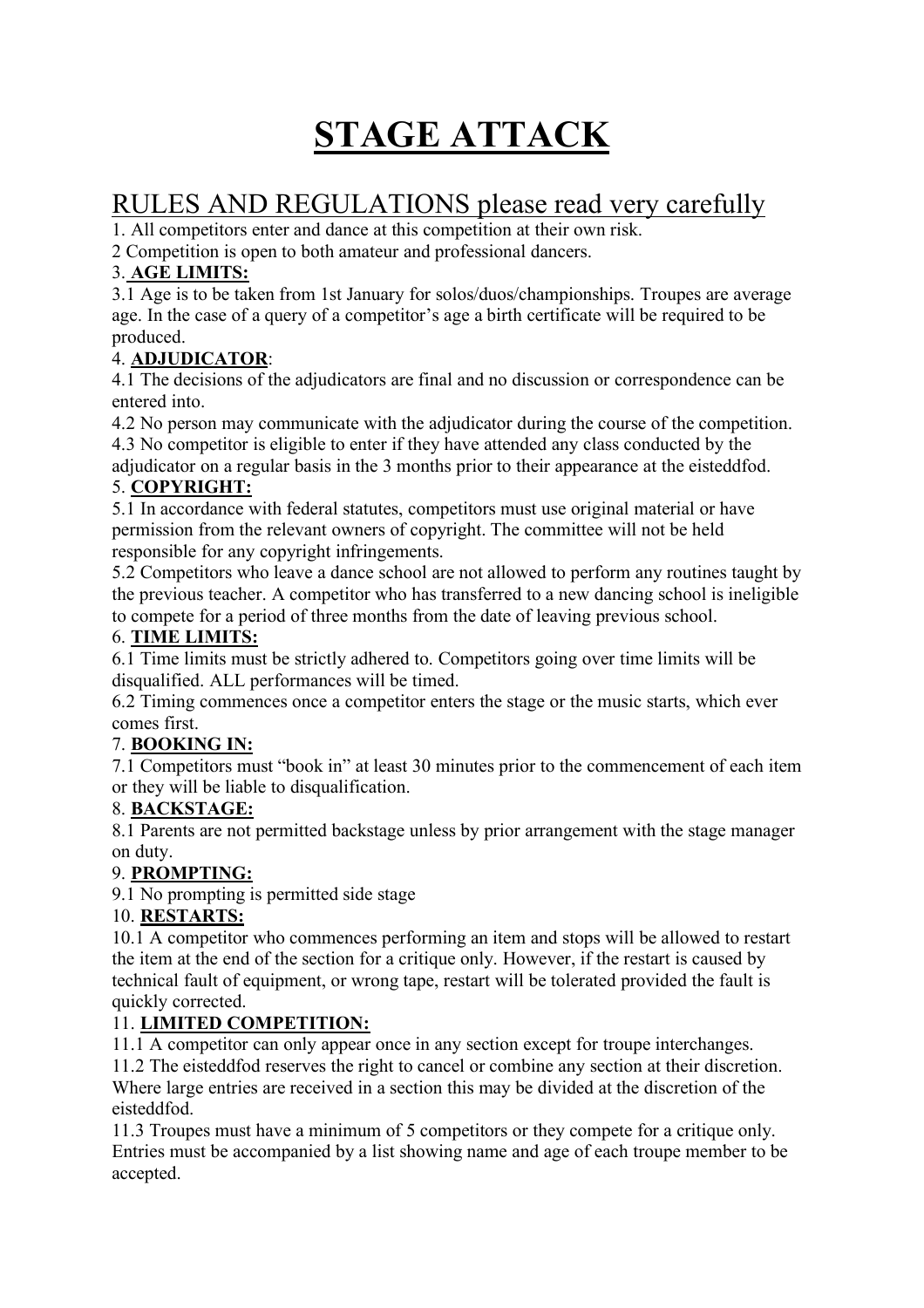11.4 Competitors entering solo sections shall only enter their own age groups and either OPEN or NOVICE as appropriate, not both. If a particular section is not offered in an age group, competitors can enter the next available age group.

11.5 Any competitor who has won 1st, 2nd, or 3rd in any specific section, regardless of age group, at any competition, must enter as OPEN for that specific section.

11.6 No routine may be performed again except in the case of Male Only Solo.

11.7 Competitors will appear in the order in which they are listed in the program, and if not present when called will be liable to disqualification.

12. **TROUPE INTERCHANGES:** Teachers entering two or more troupes in the same section will be allowed an inter-change of two (2) performers

#### 13. **ENTRY FEES:**

13.1 Competitors are not entitled to a refund in cases of non-appearance in any section.

13.2 **PANDEMIC REFUND:** In the event of a pandemic where the competition is unable to run refunds will be given to entrants however an administration fee of \$15.00 and the comps-online fee will be deducted per invoice.

#### 14. **CASH PRIZES:**

14.1 Where there is a tie for a cash prize, it will be equally divided between the winners.

#### 15. **PROTESTS:**

15.1 Any complaint made by an individual against the organization or the adjudication of the event must be made in writing, giving the complainant's full name and address, and shall be lodged with the organizer on the day of the event and no later than 48 hours after the event. Such complaint must be accompanied by a \$50.00 fee which is non refundable if the complaint is deemed frivolous.

15.2 Rehearsing on stage is prohibited, and will result in disqualification.

#### 16. **AUDIO EQUIPMENT AND EFFECTS:**

16.1 **MUSIC –** All music must be downloaded to Music Uploads by the cutoff date. Music must be finalized 1 week prior to the event. Changes made after this date will incur a fee of \$20.00 per song. NO changes can be made 48 hours before the competition is due to commence.

16.2 Vocals on music are NOT permitted for song and dance or song and tap sections.

16.3 Pre-recorded tapping is not permitted in any tap, song and tap or demi-tap sections.

16.4 Lights may be attached to competitor's scenery and backdrops, but not to theatre curtains.

16.5 Naked flames, fuel lamps, lighted cigarettes, fireworks or apparatus capable of causing fire or smoke are NOT permitted.

16.6 The front curtain will not be used for solo/duo/trio sections. The mid curtain may be used.

16.7 All props must be removed from the stage area on the day of use, and not stored back stage.

#### 17. **GENERAL RULES:**

17.1 No videos or cameras are permitted to be used in the auditorium. Offenders will be removed and the film or image will be destroyed.

17.2 No mobile phones or pagers. The use of these during the competition is strictly prohibited. Please remember to switch off while in the auditorium.

18. **BODY PIERCING:** The Committee holds no responsibility for dancers who obtain a physical injury caused directly by any form of body piercing. The Committee strongly advises the removal of body piercing by competitors during their performance.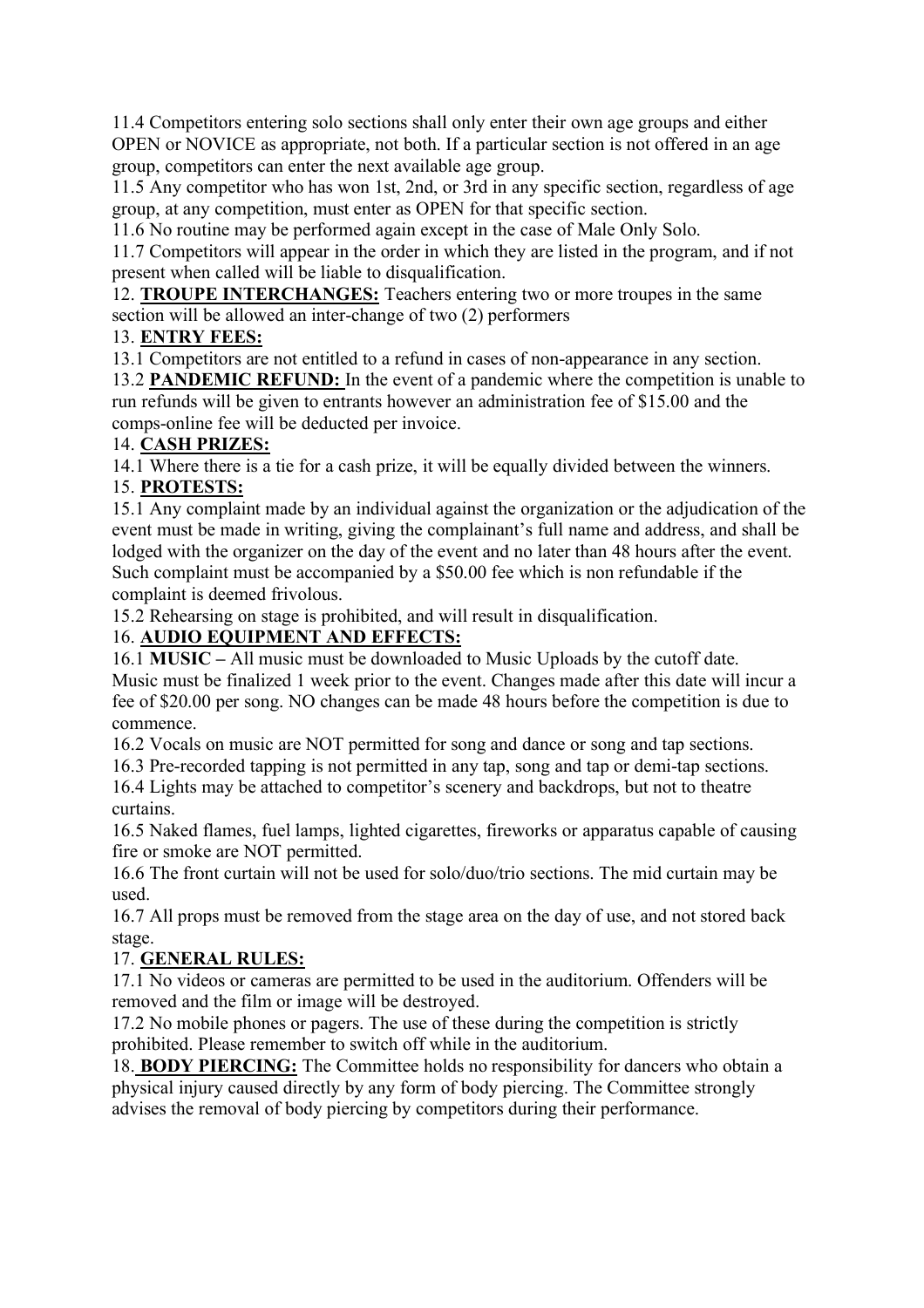#### 19. **SECTIONS:**

19.1 Ballet - shall be based on classical techniques. In solos, short ballet tutus to be worn by girls; props and accessories **NOT** to be used.

19.2 Demi-Character - a clear portrayal of a character or story by acting ability and expressive dancing using classical technique. Use of props is permitted.

19.3 National - a theatrically choreographed presentation of a Folk Dance. Dance, costume and music should be authentic of the country portrayed.

19.4 Neo-Classical/Contemporary/Lyrical - modern creative styles

19.5 Song and Dance - any dance style can be used, but no tapping allowed.

19.6 Song and Tap - dance style shall be tapping only.

19.7 Song and Dance/Tap - All vocal work must be performed live by members of the item. If recorded music is used, it must **NOT** contain any speaking or singing. No assistance with singing, this includes teachers or non-members of the group

19.8 Jazz - shall include Jazz, Disco, Cabaret, and Musical Comedy (Musical Theatre) Styles. 19.9 Funk/Hip Hop – commercial style as seen on film clips not to have technical jazz aspects. No classical lines.

20. **IMPROVISATION**: Competitors must wear a plain black leotard with no trim and the following for their genre:

**Tap:** Plain black leotard

**Jazz:** Booty shorts or leggings

**Classical/Neo:** Short black chiffon skirt

Hair accessories are permitted.

#### 21.**AGGREGATES:**

No aggregate points are awarded for Male Only Solo section.

21.1 Aggregate points will be awarded to competitors gaining 1st, 2nd, 3rd, or HM in all OPEN solo sections only (not including Championships). To be eligible for an aggregate a competitor must have a minimum of 6 points. Points are as follows: 1st=5 points, 2nd=3 points, 3rd=2 points, HM=1 point in the case of a tie, a count back will occur. There will be an Open aggregate for each age group. There will be a Troupe aggregate awarded to the school gaining the highest troupe points and a school aggregate which will be awarded to the school gaining the most points from all sections.

21.2 Grand aggregate points will incorporate **ALL** open solo sections including Improvisations and Championships.

22. The Committee reserves the right to amend or refuse any entry on any grounds. Any competitors, relative or a teacher who approaches an adjudicator before or during the competition will cause disqualification of their own student.

23. The Committee reserves the right to refuse any entry.

24.The Committee reserves the right to combine any section that they feel has insufficient numbers to run.

### 25. **NO TAPPING IN TAP SHOES IN THE DRESSING ROOM.**

## TIME LIMITS

#### **SOLO'S**

| Jazz, Tap, Classical, Demi, National, Neo, Own Choreography,<br>Contemporary, Lyrical, Funk/Hip hop | 3 minutes |
|-----------------------------------------------------------------------------------------------------|-----------|
| Song & Dance/Song & Tap                                                                             | 4 minutes |
| <b>DUO/TRIOS/QUADS</b>                                                                              | 3 minutes |
| <b>DUO/TRIO'S SONG &amp; DANCE/SONG &amp; TAP</b>                                                   | 4 minutes |
| <b>TROUPES</b>                                                                                      | 5 minutes |